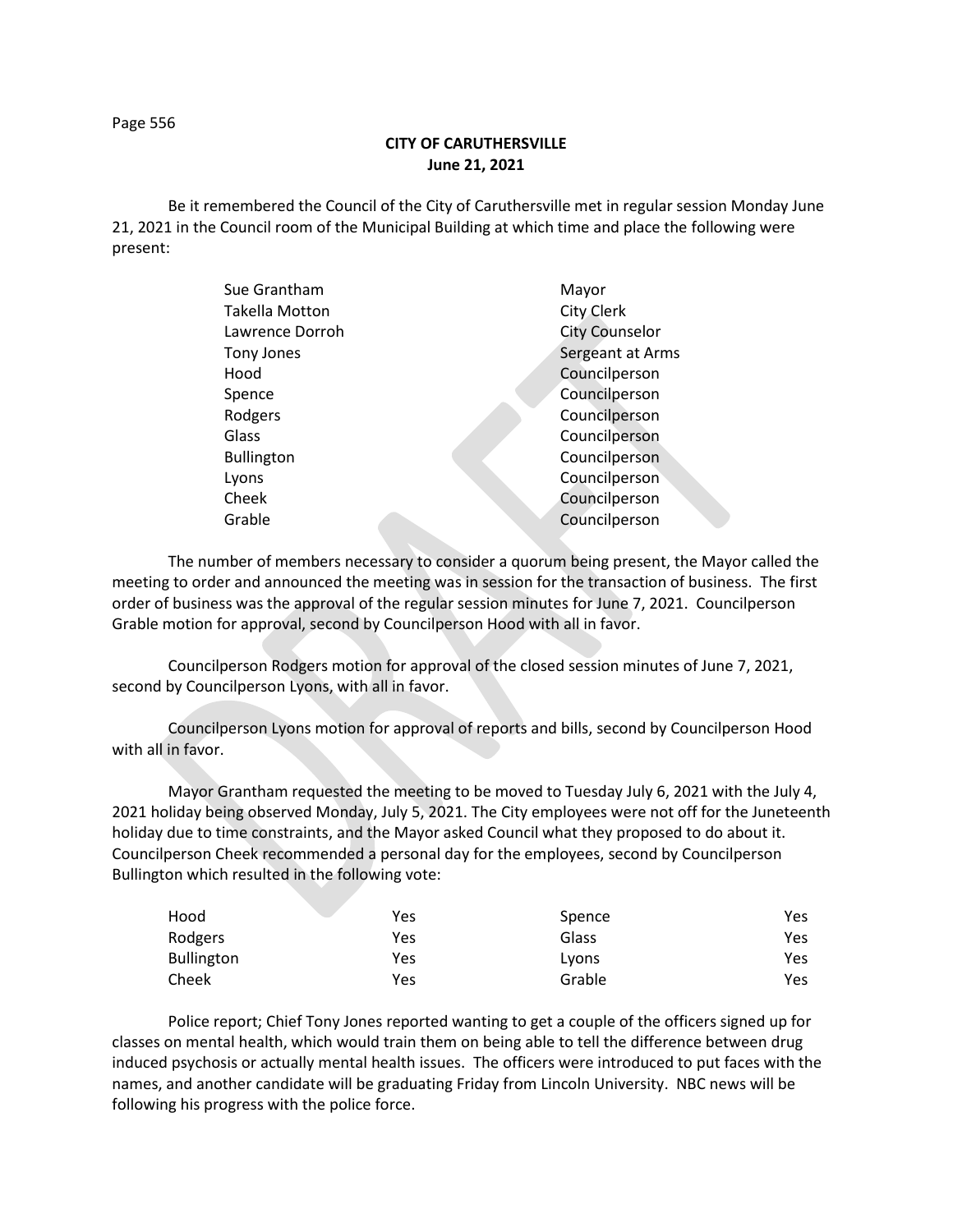Mayor Grantham asked if anyone had any comments about the July  $4<sup>th</sup>$  fireworks. Officer Jesse Johnson started off by saying that the department was so shorthanded that there weren't enough officers to cover shifts. With groups of 100 to 200 shooting fireworks it's impossible to know who could shoot a 40 millimeter firework shell. The manpower isn't there to man such crowds, and they can afford another officer to get hurt. There was discussion for and against allowing fireworks to be shot within the City limits, and the pro and cons of allowing fireworks to be shot. Counselor Dorroh stated that the temporary ordinance that was passed last year only allowed for common fireworks not for the high powered ones that are being shot. There was a consensus that there was a bigger problem than the July 4<sup>th</sup> fireworks, and that the community needs to come together to solve the problem.

Councilperson Bullington proposed to allow the fireworks, but to have guidelines, and to not to have the police go into large crowds, and follow the ordinance for common fireworks. Counselor Dorroh introduced a draft ordinance which included timeframes for July 3, 2021 9:00 AM until 10:30 PM and July 4, 2021 9:00 AM until 11:30 PM, prohibiting special fireworks, and taking out sections for the sale of fireworks. Councilperson Grable motion for the first reading by title only, second by Councilperson Cheek as follows:

## **Bill No. 2021-02 Ordinance No. 2021-02 An Ordinance temporarily permitting the discharge of fireworks in the city of Caruthersville and imposing restrictions thereon**

Councilperson Lyons motion for the second reading, second by Councilperson Hood, the question is will bill No. 2021-02 pass and become known as Ordinance 2021-02 which resulted in the following vote on said question to wit:

| Hood              | Yes     | Spence | Yes |
|-------------------|---------|--------|-----|
| Rodgers           | Abstain | Glass  | Yes |
| <b>Bullington</b> | Yes     | Lyons  | Yes |
| Cheek             | Yes     | Grable | Yes |

Fire report; Fire calls from June 8, 2021 through June 21, 2021 are as follows: 6/8/21; Smoke scare with AC unit on Carleton, 6/12/21; Vehicle fire resulting in oil leak onto motor on I55/412, 6/12/21; Small grass fire on roadside on I55/412, 6/13/21; Vehicle fire with moderate damage to engine on East 12<sup>th</sup> St., 6/15/21; Smoke scare due to cooking on East 18<sup>th</sup> St., 6/17/21; Structure fire on porch with moderate damage on Laurant, 6/17/21; Grill on front porch on fire with no damage to structure,  $6/18/21$ ; Small fire on back porch with minor damage on West  $5<sup>th</sup>$  St.,  $6/20/21$ ; Derelict vehicle on fire inside carport with minor smoke damage to structure on East 5<sup>th</sup> St. There have been 75 fire calls to date compared to 40 a year ago. On August 7, 2021 the City's fire insurance rating will be surveyed, which has not been done in five years.

Public Works; Paul Shaw reported that the hydrants are being flushed. The Water Plant is having problems; the well main has to be dug up. There will be spraying for mosquitos this week, and gravel has been ordered for French Park.

Code Enforcement; Barry Gilmore reported that the grass was being mowed, trash was picked up at the parks, and a ribbon cutting will be conducted soon at the new laundromat. A house on Laurant will be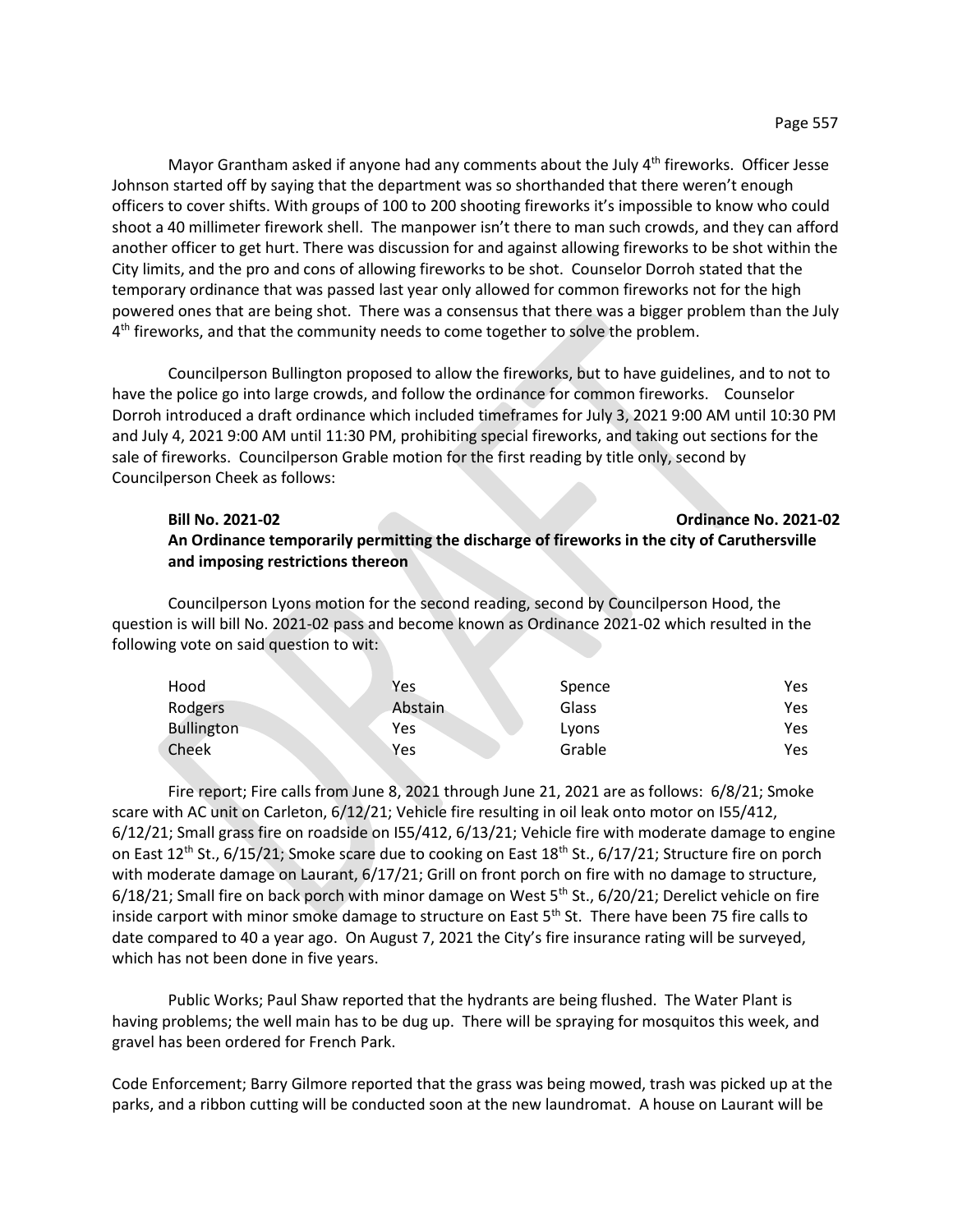## Page 558

demolished soon as well as the one on Ward Avenue.

Library report; Teresa Tidwell reported that Penny Brantley, local artist, was in town last week, and donated three paintings for the Exchange Building through the Arts Council. They are presently on loan at the Library where they can be viewed. Ms. Tidwell was named to the Missouri State Library Standards Committee representing the smallest libraries within the state.

Collector report; Paige Gillock turnover report for May is as follows: Real Estate Tax/\$2,977.56, Personal Tax/\$265.01 Total Tax/\$3,621.30, Collectors Commission/\$64.83, Business License/\$250.00, City Sticker/\$30.00, Yard Sale/\$35.00, Dog Tags/\$150.00, Total Overall/\$4,151.13, Due City/\$4,039.12, Assessment Fund/\$47.18.

Economic report; Representative Jason Smith was here for the tour and round table at Grizzly Jig, and commended on the vision plan for the City. BLP Workforce Development will meet Monday July 28, 2021. BLP Tourism will be partnering with the Chamber, and Grizzly Jig is allowing them to have a fish fry during the Catfish Tournament; fish plates will be sold on July 24, 2021. There will be a catfish cook off; 100 teams will be involved bringing in tourism. If successful, BLP is looking towards next year incorporating with the Backyard Barbecue. The Arts Council meets next week and will be renewing for River Lights in August and September for the displays. Marybeth Byrd will be performing on the Grizzly Jig parking lot Saturday July 24, 2021 as part of the Catfish Tournament.

Business From the Floor; Dr. Lisa Gardner talked on behalf of the BLP Cleanup Committee about systems being in place for cleaning up the community. Dr. Gardner stated that she has seen the passion and the fatigue within the community. Dr. Gardner expressed with the energy and organizing that the City could indeed be cleaned up one step at a time.

Mary Beth with Woody's Lounge expressed concerns with the weekend rental of the Armory, and how it affected her business with the parking on her parking lot and the Roundhouse parking lot, and the trash being left. Mary Beth felt as though the Armory was full to capacity, and that is was a safety issue. Mayor Grantham stated that steps were being taken to critique the application process, and that the City was sorry for the event that affected her business.

Mayor Grantham entertained a motion to go into closed session for the purpose of real estate, personnel, and negotiation of a contract. Councilperson Lyons made the motion, second by Councilperson Hood, which resulted in the following vote:

| Hood              | Yes | Spence | Yes  |
|-------------------|-----|--------|------|
| Rodgers           | Yes | Glass  | Yes  |
| <b>Bullington</b> | Yes | Lyons  | Yes. |
| Cheek             | Yes | Grable | Yes. |

Upon returning from closed session, Councilperson Grable motion to adjourn, second by Councilperson Hood, with all in favor, the meeting adjourning at 8:05 p.m.